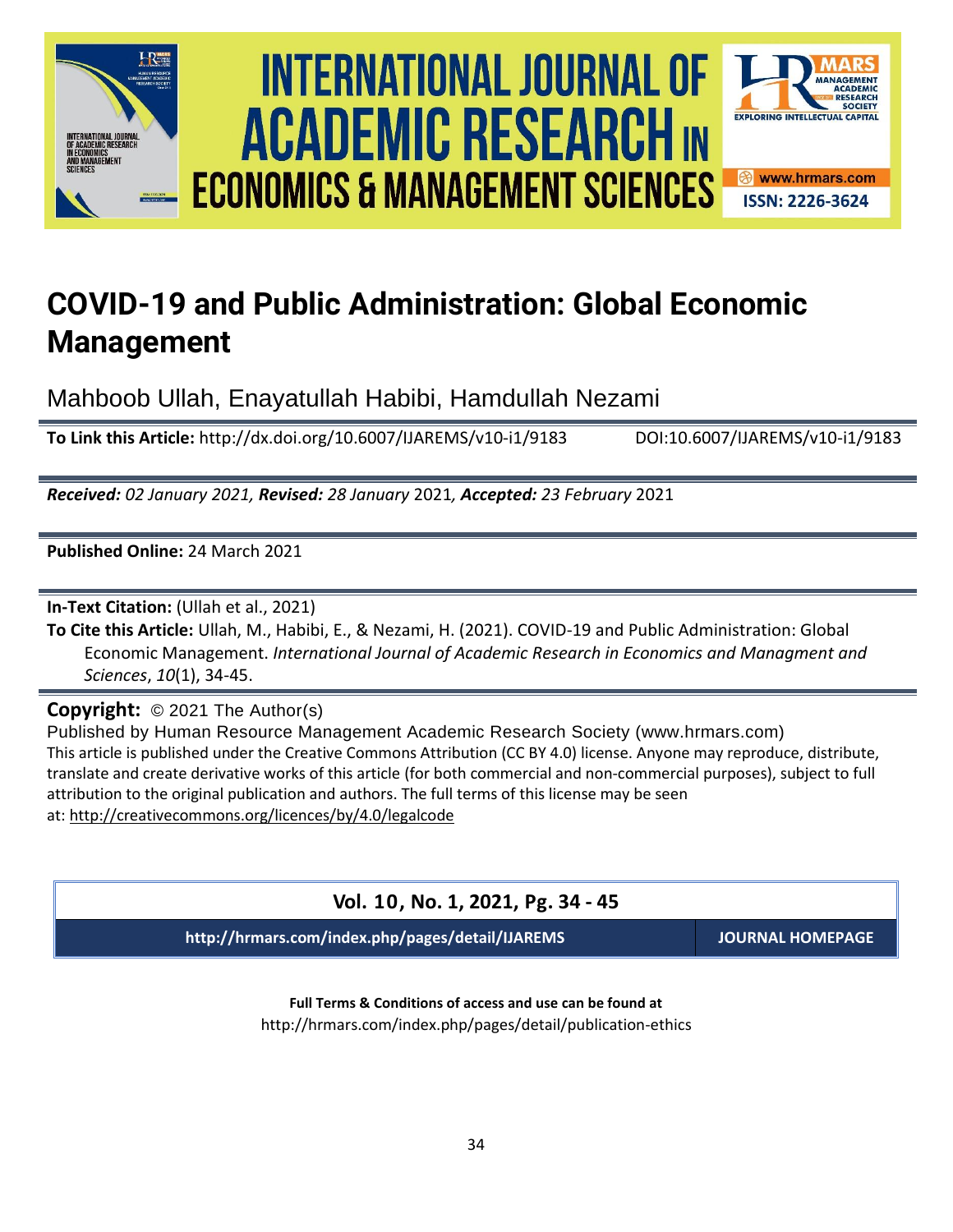

# International Journal of Academic Research economics and management sciences **Vol. 1 0 , No. 1, 2020, E-ISSN: 2226-3624 © 2020 HRMARS ACADEMIC RESEARCH IN ECONOMICS & MANAGEMENT SCIENCES**



**ISSN: 2226-3624** 

## **COVID-19 and Public Administration: Global Economic Management**

Mahboob Ullah

Associate Professor, Department of Management Sciences, Khurasan University, Nangarhar, Afghanistan

## Enayatullah Habibi

Assistant Professor, Head of Business Administration Department, Economics Faculty Nangarhar University, Afghanistan

## Hamdullah Nezami

Associate professor, Head of National Economics Department, Economics Faculty Nangarhar University, Afghanistan Email: mahboobmails@gmail.com

#### **Abstract**

The entire world community, starting in mid-December 2019, has come under the enormous influence of the World Coronavirus Epidemic, called COVID-19. The pandemic caused by this virus has already caused thousands of casualties around the world, imposed significant restrictions on the socio-cultural life of the population and radically changed the trends of the global economy. The main purpose of this work is to determine the status and trends of the impact of the recent pandemic situation, which is associated with the emergence of COVID-19. In the process of writing the article, the authors determined the impact of the pandemic situation in the world on the development of the public administration system in the context of economic management. It wasfound that the following can be considered the basic consequences of the pandemic situation in the world: decline in stock exchange indices; a significant drop in oil prices and a slowdown in the development of the precious metals market; reduction or partial termination of production in the context of economic management. The above factors indicate that today there is a real need for the implementation of anti- crisis and stabilizing measures on the part of government bodies. **Key words:** COVID-19, Public Administration, Global Economic Management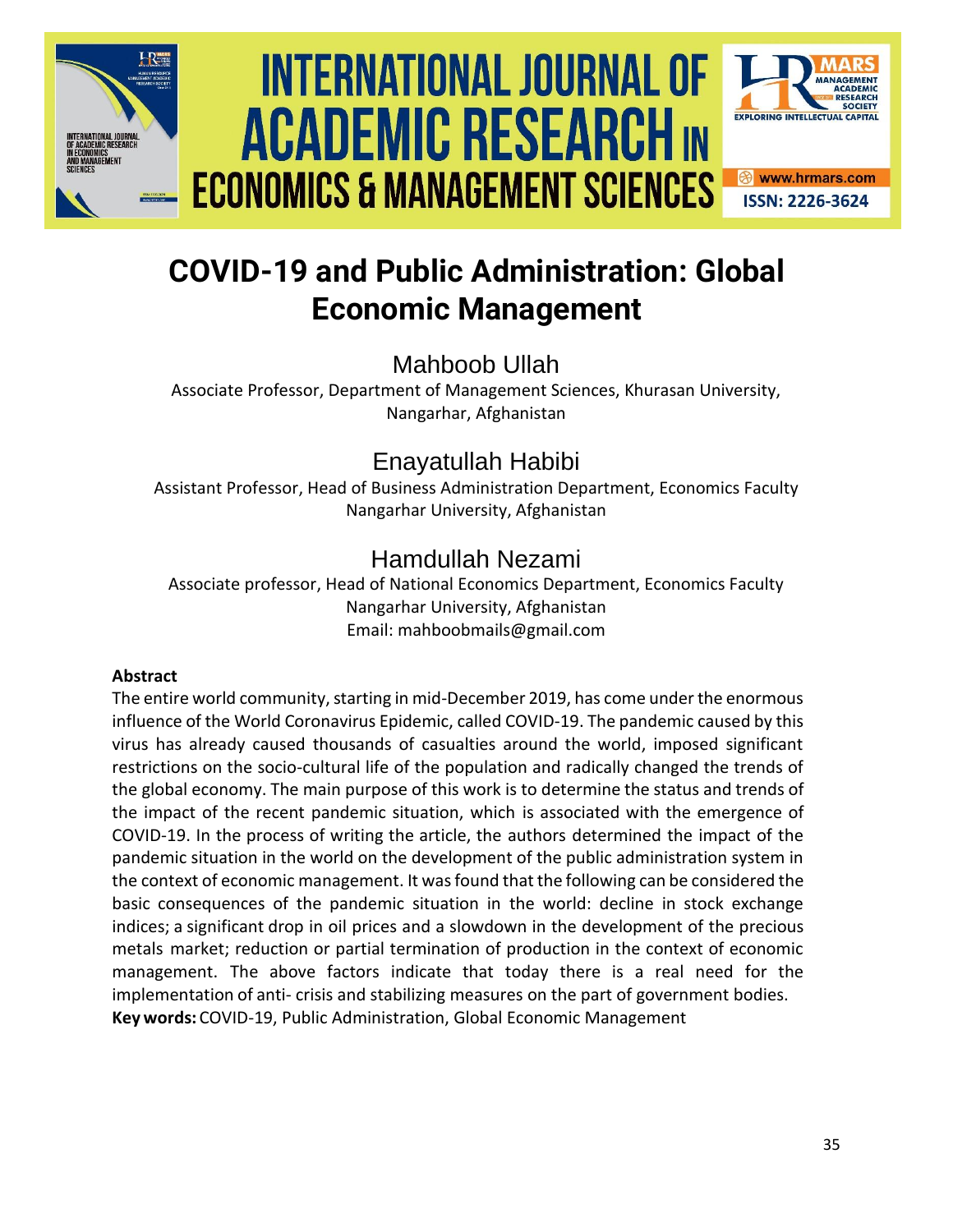#### **Introduction**

#### **Background**

Public administration is a type of activity of the state, exercising managerial organizing influence by using the powers of the executive power through organizing the execution of laws, exercising administrative functions for the purpose of comprehensive socio-economic and cultural development of the state, its individual territories, as well as ensuring the implementation of state policy in the relevant areas of public life, creating conditions for citizens to exercise their rights and freedoms (Khan, Ullah, Usman, Malik, Khan, 2020). Public administration is a component of political administration, that is, the process of implementing state executive power as a means of functioning of any social community. In some countries (for example, in Croatia) a separate ministry is in charge of these state activities.

The following features of public administration are distinguished, and its essence is revealed: 1. Public administration is always a certain organizing activity, as a result of which specific, managerial relations arise. 2. A prerequisite for their emergence is the presence of a subject, endowed with powers for the implementation of managerial functions. 3. For the emergence of managerial relations, in addition to the subject, the object (objects) must also participate in them, on the activity of which the subject's control action is directed. 4. The nature of the relations that arise between them is always imperious, and in the conditions of state administration - state-imperious, and these powers are always endowed with one party - the subject of management, and the object of management is only the executor of instructions and directives, come from the subject. 5. Organizing activity of a state-power character consists in the implementation and management in accordance with the requirements of X, that is, subordinate, based on current legislation. 6. The managerial impact arising during this organizing activity and the establishment of managerial relations can have a different character in its parameters: it is state regulation, and centralized management, and operational management. 7. State administration, functioning in the legal field of the current legislation, in case of its violation, entails legal responsibility.

It is possible to separate the following characteristic features of public administration in the context of economic management: 1) executive and administrative character; 2) legality; 3) scale and versatility; 4) hierarchy; 5) organizing nature. The executive and administrative character means that public administration is made up of two interrelated aspects: executive and administrative activities. Bodies exercising public administration are executive structures, and is reflected in their name (executive bodies). Their main purpose is to organize the implementation of legislative acts adopted by parliament and acts of the head of state. At the same time, the implementation of this function is impossible without the implementation of certain administrative actions. Administrative activity is implemented: firstly, due to the publication of generally binding regulatory legal acts (decrees, regulations, orders, orders, etc.); secondly, in organizing the fulfillment of these instructions; thirdly, in monitoring their implementation (Kryshtanovych et al., 2020; Ullah, Khan, Usman, 2020). The subordinate nature of public administration is understood as the implementation of executive and administrative activities on the basis of legal norms, the main place among which belongs to the Constitution, laws, acts of the head of state. It is they who create the legal basis for the implementation of public administration and determine the boundaries of its executive direction, the main means of achieving goals (Prystupa et al., 2020). The scale of public administration means that this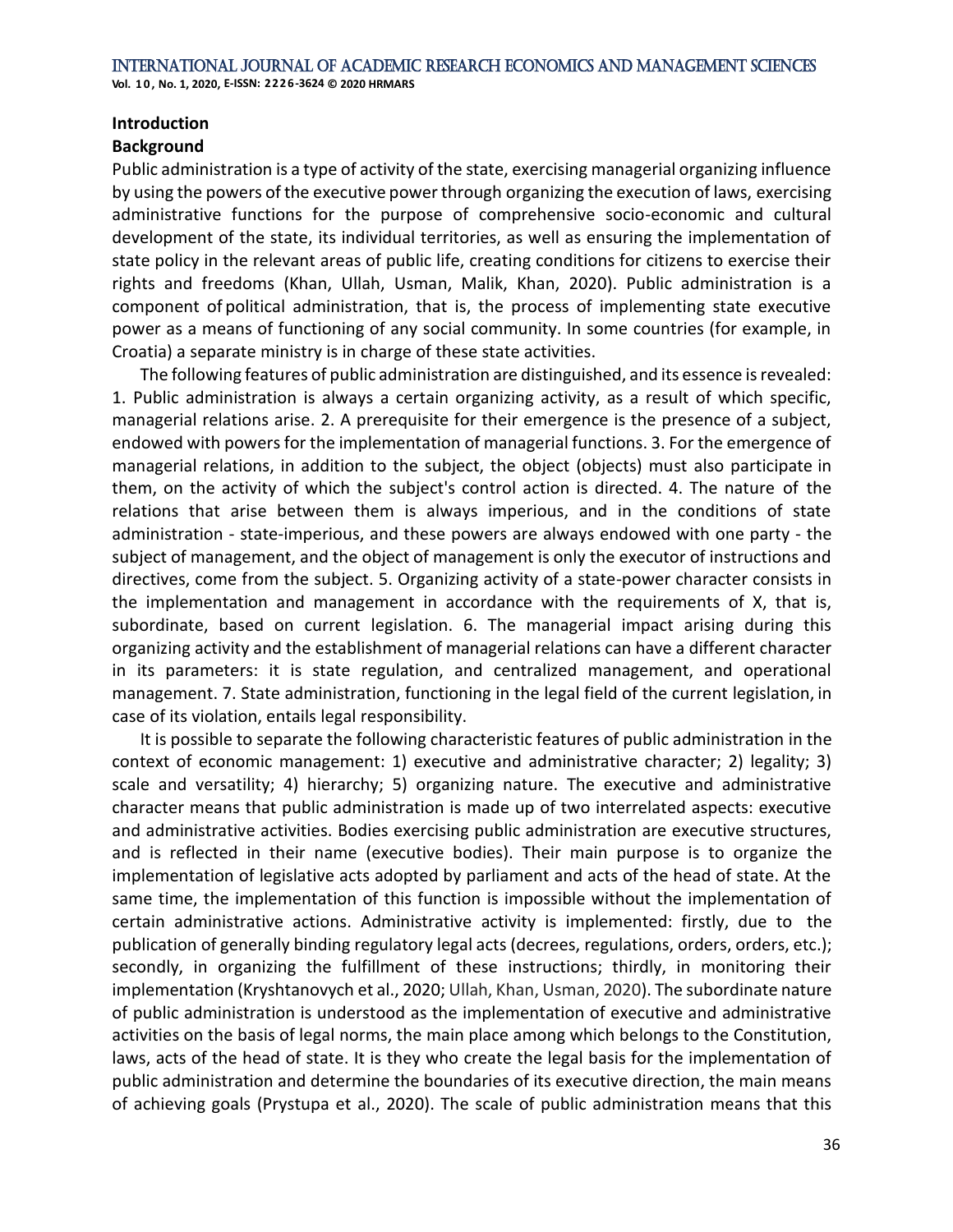public administration activity is the most extensive in the state. It covers all of its territory and a huge number of management facilities. The sphere of his direct jurisdiction includes legal, informational, economic, financial, technical, organizational, human and other resources available to the state. The universality of public administration is expressed through the activity of executive authorities, which is continuous, that is, it is impossible without daily and constant managerial influence on public relations, covering all spheres of public life without exception and is carried out at all levels of government - from the center to regions and specific territories. The hierarchy lies in the fact that the system of executive authorities is built on the basis of clear subordination and subordination of lower bodies to higher ones. The organizing nature of public administration is expressed through its controlling influence aimed at organizing joint work of members of society, social groups, organizations in order to ensure the life of the state and ensure the well-being of its citizens using for this means of production, natural resources, material and other values.

The World Health Organization officially declared coronavirus a pandemic in early March 2020. Although the outbreak began in mid-December 2019 in Wuhan, central China. During this time, the pandemic has significantly affected the trends of the world economy, leaving no country aside. First of all, this is due to strict quarantine measures imposed by the governments of many countries:the closure ofshopping and entertainment centers, a ban on all public events, restrictions on movement both within the country and when crossing its borders, reducing production (due to setting limits for the simultaneous stay of employees in one room), etc. Some companies have transferred their employees to work at home, while others are forced to send their employees on vacation. At the same time, there are cases of abuse and violation by some employers of the terms of the employment contract, which require employees to write applications for dismissal of their own volition or to take leave at their own expense. All this has a negative impact on the welfare of the population, their financial situation and in the near future will reduce their demand for a number of goods and services. World-renowned companies such as Apple, Toyota, Starbucks, McDonald's and Volkswagen have suspended production or sales in China as a result of the spread of coronavirus disease. The world's production chains, from electronics and cars to chicken, are under threat. The world's leading airlines have temporarily canceled flights to China. In his comment on the electronic portal "Word and Business", economic expert Barberis (2012) noted that a number of leading institutions as of early March 2020 noted a decrease in economic growth from an average of 2.5% to 0.6%. According to the expert, in 2020 the global economic situation will be close to recession: many economies will face a reduction in exports, imports, GDP, attracting investment, including in the real estate market, the production sector will deteriorate significantly.

Analysts predict that the damage to the world economy due to the coronavirus pandemic in the worst case scenario could reach  $\frac{2}{7}$  2.7 trillion. However, it is impossible to accurately calculate the expected losses, because every day more and more countries join the list of countries affected by coronavirus.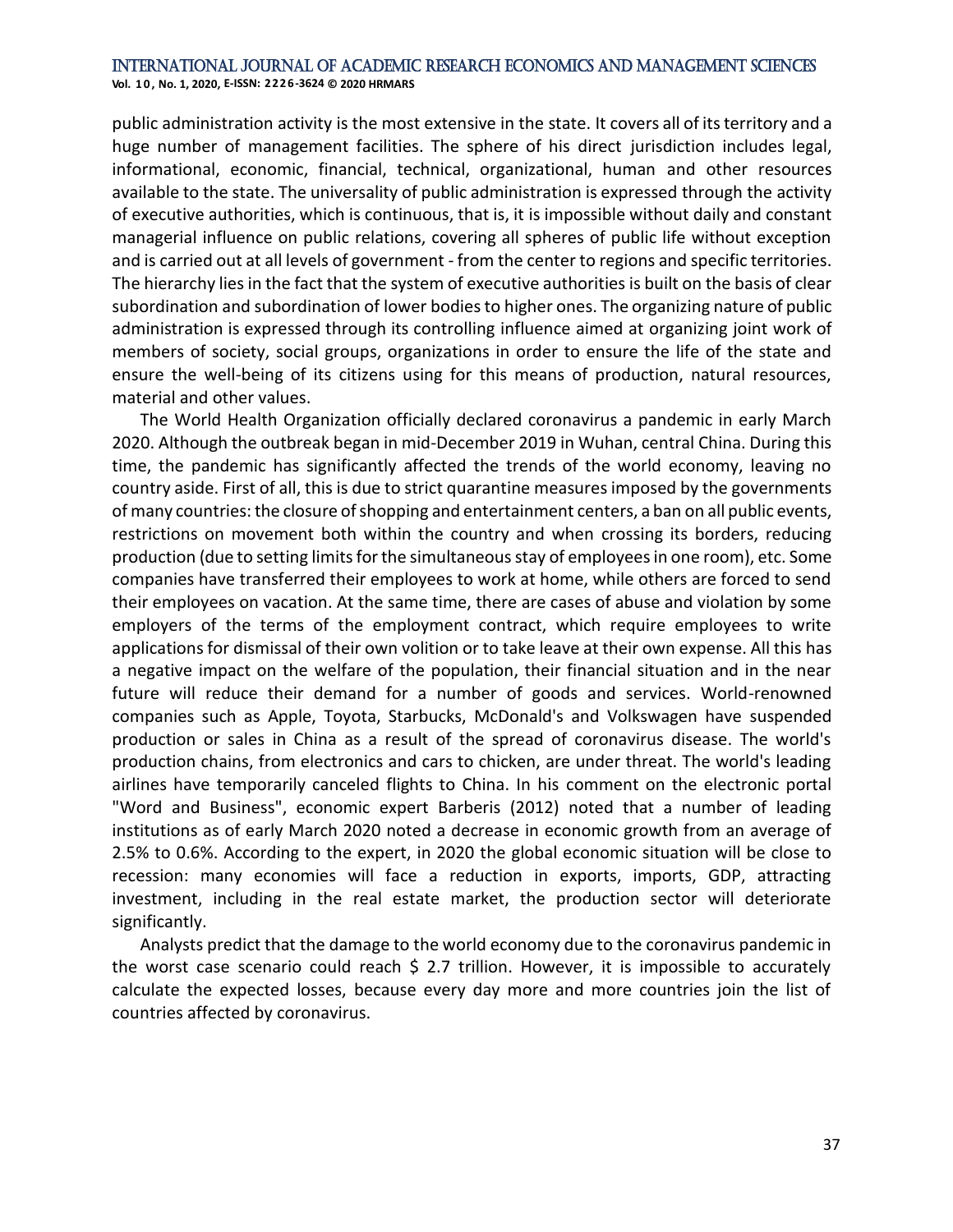#### **Literature Review**

In the context of reforming public administration in the world, the introduction of the latest management practices into the general system of the state, which would be able to withstand modern challenges, risks and threats, is of particular importance (Rowe & Frewer, 2004).

Public administration, as it was said in the works of McSwite (2005) and Fredrickson (2007), has recently been the subject of study by many scientists and specialists. The introduction of new concepts in science reflects the realities of today. With the development of statehood and the complication of the legal system, a tendency towards an increase in the role of public principles in public life is increasingly manifested. In many countries, there is a general pattern of recognition of the national significance of the public sphere and the role of the state in social progress. Aperson appearsin the center ofthemind as a citizen of a developed democratic state.

Howlett, Mukherjee, Woo (2015) and Bovaird, Loeffler (2018) believe that the public administration system is the organizational structure of the state apparatus, the staff of which implements a set of necessary functions, using a set of appropriate forms, methods and procedures, as well as direct and feedback links between the state and society.

Such scientists as Bryson, Quick, Slotterback, Crosby (2013); Hafer, Ran (2016) argue that public administration, its concept and role change over time, and determine its properties:

- - covers all three spheres of power: executive, legislative and judicial and their relationships;
- - plays an important role in the formation of public policy and thus is a component of the political process;
- - significantly different from private administration; interacts with numerous private groups and individuals in the provision of services to the community.

Talbot (2018); Ongaro, Van Thiel (2018) have noted that the subject of public administration is the process of achieving national goals and interests by organizing the activities of public entities, including legislative, executive and judicial bodies and local self- government bodies. In the context of the change in the concept of "rule of law" and the gradual disappearance of rigid boundaries between the state and society, public administration is increasingly responsible for the task of formalizing public and state processes

The fundamental scientific works of Piattoni (2009); Rowe, Frewer (2004); Drechsler (2013); Cooper, Bryer, Meek (2006) are devoted to the formation of the theoretical foundations of the study of the main factors of influence on public administration. Borras (2011), Adejare, Oluwafemi (2014) and many other scientists were involved in the study of the main factors of influence on public administration, including scientists as Bovaird, T. (2007) and Loeffler (2018) who studied the influence to a greater extent of social factors of influence both on the public administration system and on the entire economy of a particular country.

Capano, Howlett (2020); Porter, Hook (2020) in their works studied modern factors of influence on the system of public administration. The topic of epidemic danger and its further development could not be omitted in this work. In the opinion of these authors, in 2020 it was this factor of influence that became decisive in the implementation of the public administration system and it is from this factor that the government and special government structures need to build on when building an anti-crisis strategy for public administration. The impact of today's epidemic has also been studied and analyzed in the works of scientists such as Spanou (2020); Dunlop, Ongaro, Baker (2020).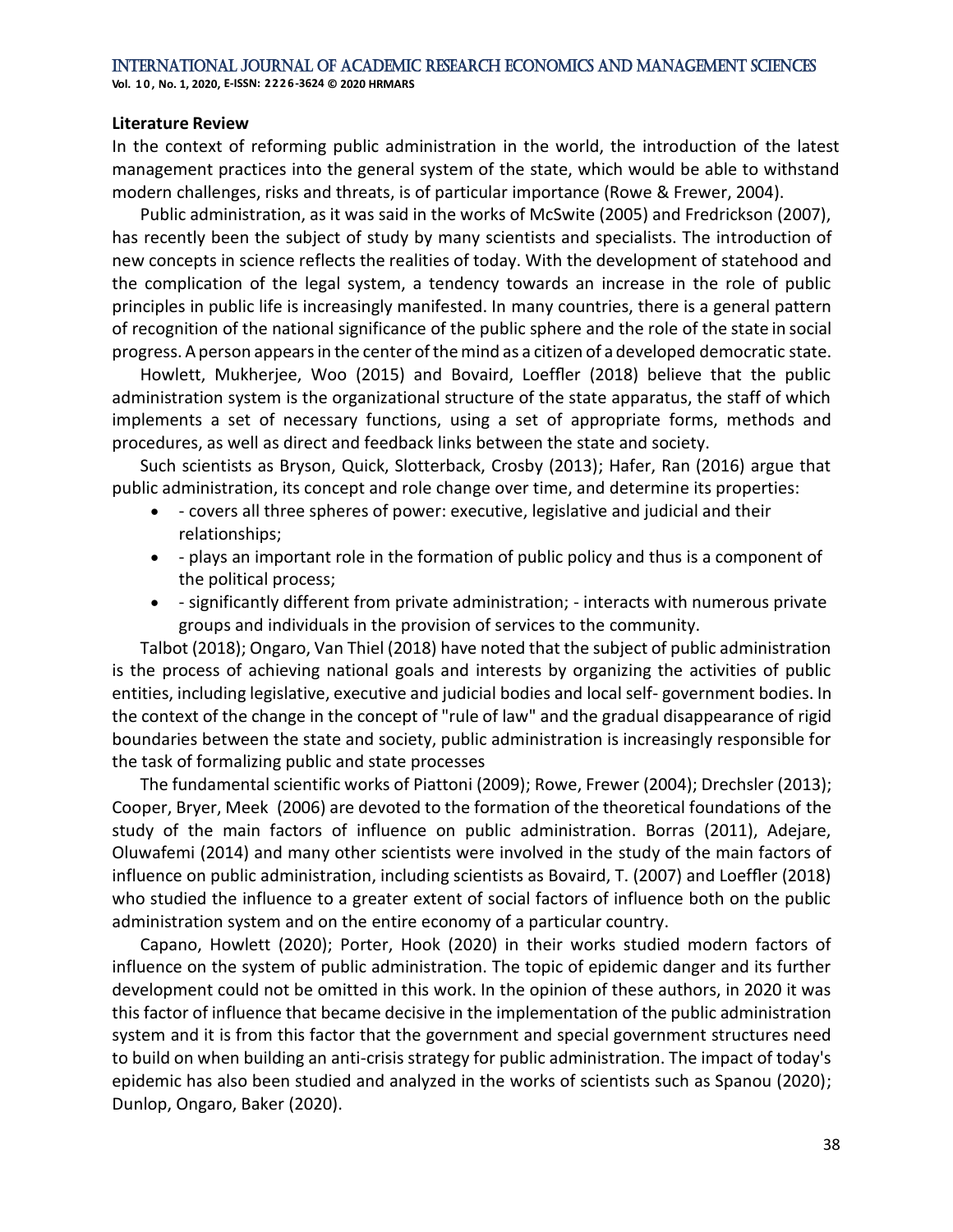**Vol. 1 0 , No. 1, 2020, E-ISSN: 2226-3624 © 2020 HRMARS**

Despite the existence of works devoted to the direct impact of the current epidemic situation on the public administration system, according to the authors, this topic has not yet been fully disclosed and requires a more detailed analysis of this impact.

#### **Research Model**

Public administration is a practical activity in the context of economic management. Scientists pay attention to the key role of this activity in society and the state. It ensures self-preservation, existence and development of society. Let us emphasize that the success of the state and the country largely depends on the effectiveness of the system of public administration and local self-government. State administration is a highly complex creative type of professional activity of civil servants and local government officials. Therefore, the third meaning of public administration is that it is a developed educational industry that provides professional training, has an urgent need for a systemic phenomenon of public administration knowledge, for its educational and methodological support.

In order to better assess the impact of Covid19 on the system of public administration of the countries of the world, we analyzed the corresponding theoretical base and made the appropriate conclusions. Europe may face a serious economic shock that echoes the 2008 global financial crisis, and world leaders will not take urgent action against the coronavirus outbreak in the context of economic management.

According to him, US financial analysts (Porter, Hook, 2020), China's influence on the US will be twofold - as a consumer of American goods and as a global producer. Chinese consumption of foreign goods will decline, which will affect some companies more than others (car sales fell 92% in February 2020). The effect of disruptionsin Chinese industry will be more tangible. China reported its worst-ever manufacturing performance in February 2020, lower than during the 2008 global economic crisis.

America imports from China goods with a total value of about  $\frac{1}{5}$  350 billion, including components for a large number of other products that are already produced by US companies.



#### **According to the Foregoing, we can make the following Generalizations**

**Figure 1**. Economic growth of the world in 2019-2020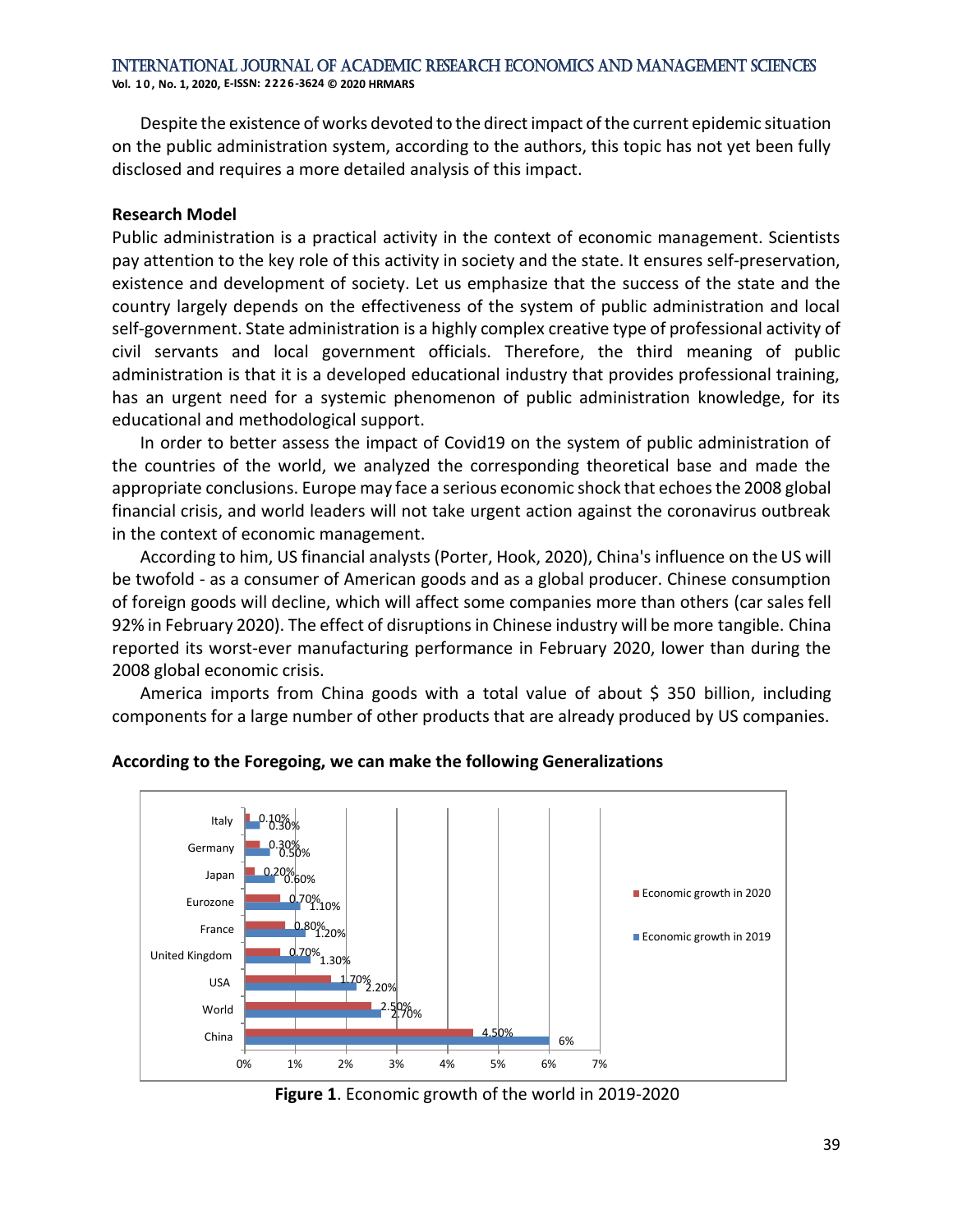**Vol. 1 0 , No. 1, 2020, E-ISSN: 2226-3624 © 2020 HRMARS**

#### *Source: development by authors*

1) The decline in economic growth rates of the leading countries of the world (Fig. 1), in particular, in the first quarter of 2020, China's economic growth decreased to 4.5% compared to 6% in the fourth quarter of 2019;

2) the fall in the index of stock exchanges in America, Europe and the countries of the Asia-Pacific region;

3) a significant decline in oil prices (Fig. 2), which is due to a decrease in demand for oil, incl. from China, which is one of its main importers, by 435,000 barrels in the first quarter of 2020, which is equivalent to more than \$2 billion; slowdown in the development of the metals market: in mid-January 2020, it "sank" by 7.1%. Copper index fell by 10.4%, nickel - by 8.7%, tin - by 8.2%, zinc - by 7.3%, lead - by 4.6%, aluminum - by 3.5%.At the end of February 2020, the FTSE All World global stock index lost about 13%, or what it had accumulated over the previous six months. This wiped out nearly  $\frac{1}{2}$  6 trillion in market value for the index - a record loss in its history. The key US stock index fell 9% over the week. At the same time, the value of assets belonging to the "safe haven" class grew, in particular US Treasury bonds;

4) lack of products and components from China, which are the basis for the production of integral objects of foreign companies (Apple, Jaguar, Toyota, olkswagen, General Motors, Hyundai, Nissan and other companies)

5) a significant decrease in the income of airlines and maritime transport: in the first quarter of 2020, global airline revenues will fall by \$ 4-5 billion due to canceled flights to China and a decrease in passenger traffic by 80%; sea transport lost nearly \$ 4 billion in revenue in the first quarter of 2020 and is faced with the need to increase freight rates;

6) significant deterioration in the state of the tourism industry; 7)decrease in the income of the population;

8) reduction of expenses on travel, visiting restaurants and cafes, entertainment events, will lead to a crisis in the hotel and restaurant and tourism business and services;



**Figure 1.** Dynamics of oil prices in 2002–2020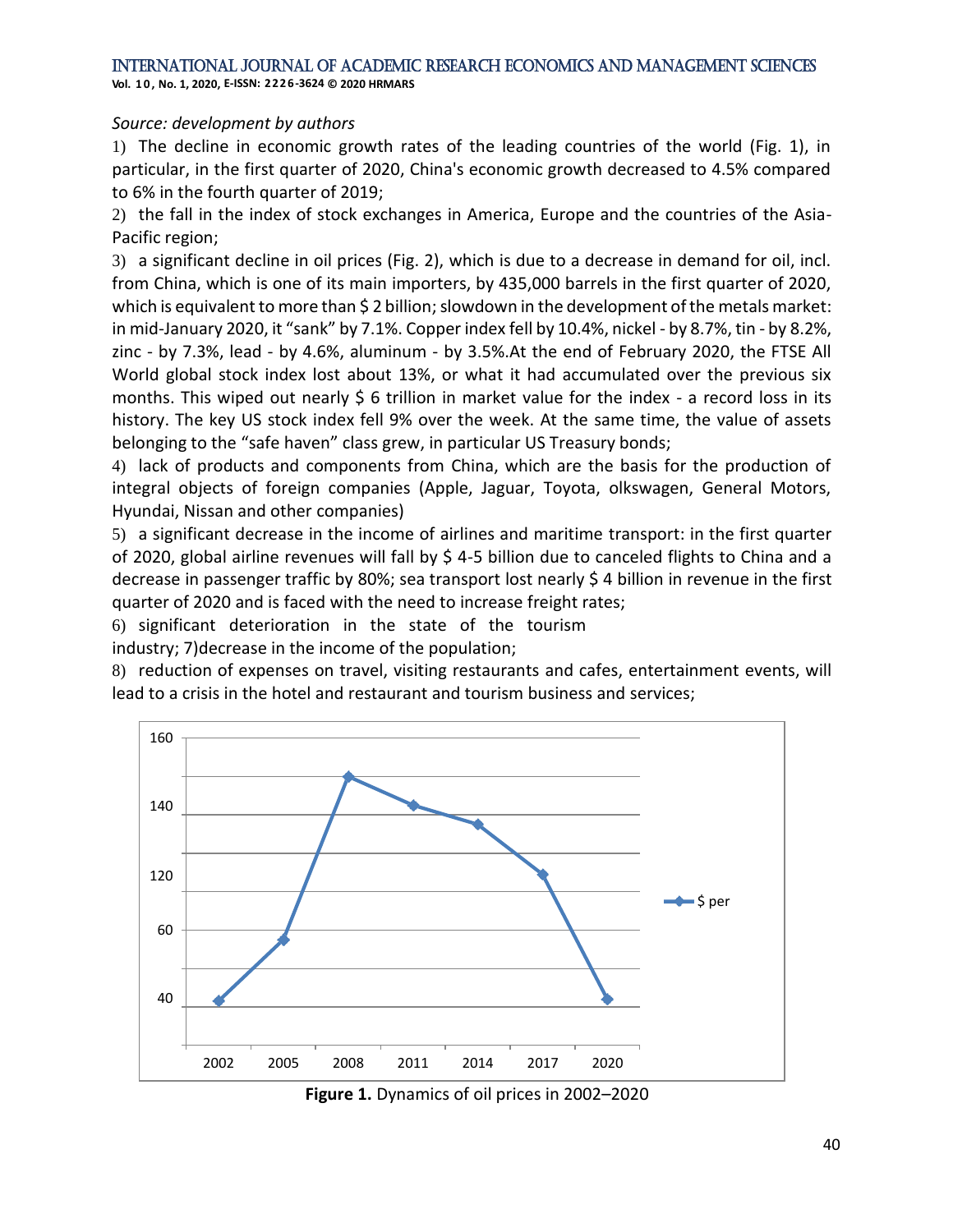**Vol. 1 0 , No. 1, 2020, E-ISSN: 2226-3624 © 2020 HRMARS**

#### *Source: development by authors*

9) an increase in the production and sale of pharmaceutical products, in particular medical equipment;

10) growth of more than  $\frac{1}{2}$  150 billion in the profits of the global industry of gaming, educational and other online applications;

11) growth in investor demand for less risky assets - government securities and gold;

12) reduction of nitrogen dioxide emissions by more than 36% compared to the same period in 2019.

In order to prevent the bankruptcy of many small and medium-sized enterprises in China, the People's Bank of China has already injected almost \$ 174 billion into the country's financial system. It plans to provide more than \$ 20 billion and \$ 40 billion in refinancing to Chinese banks for loans to enterprises, most suffer losses from the coronavirus.

At the same time, the International Monetary Fund at the end of March 2020 mobilized \$ 1 trillion to help countries that have suffered financial and economic losses from the spread of the coronavirus pandemic 80 countries have already turned to the IMF for help.

#### **Results and Discussion**

For a better detailing of the crisis caused by the pandemic situation due to the existence of the Сovid19 virus, we more scrupulously looked at these consequences using the example of such a country as Ukraine. We are also of the opinion that the crisis that the world will go through as a result of the spread of COVID-19 is global and will hit all countries with open market economies. This will especially shake the financial and economic state of Ukraine, whose economy in recent years has been unstable and dependent on world trends, political eventsand the mood of the population. Even under the optimistic scenario, the fall of the Ukrainian economy due to the spread of COVID-19 in 2020 will amount to 5% of GDP.

If quarantine ended on November, 2020 (initial forecast), the Ukrainian economy would lose about UAH 16 billion, and budget losses would amount to almost UAH 5 billion. Provided further state financing of budget expenditures would have led to a decrease in GDP by 0.4%, which is generally not critical for the Ukrainian economy. But despite the optimistic forecasts, quarantine continues due to the exacerbation of the coronavirus in Ukraine. Given this situation, consider the vision of the European Business Association, which, referring to Dragon Capital, is considering two forecasts for the development of the Ukrainian economy:

1. Quarantine measures will last until November: a drop in GDP by 4% and a devaluation of the hryvnia to UAH 30 / \$ (at the end of the year, the average rate is expected to be at UAH29 / \$), that is, the devaluation will be about 11% to last year's rate).

2. The quarantine will be extended for a longer period: GDP may fall by 9%, and the hryvnia will fall in price to UAH 35 / \$, unemployment will increase.

Based on these data, we analyzed the losses of the Ukrainian economy from quarantine under the conditions of two scenarios (Table 1)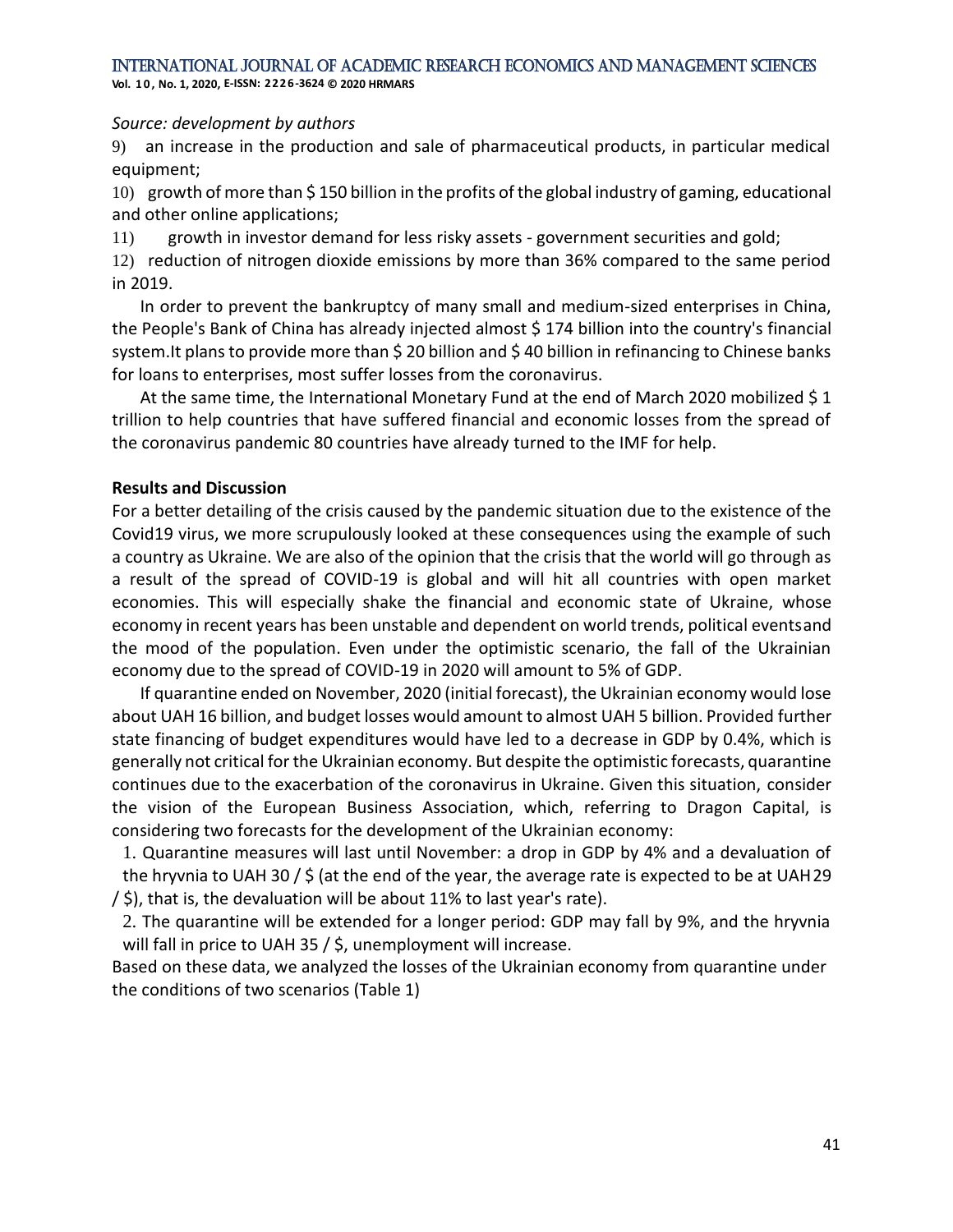**Vol. 1 0 , No. 1, 2020, E-ISSN: 2226-3624 © 2020 HRMARS**

| scenarios in the context or economic management |                              |                               |
|-------------------------------------------------|------------------------------|-------------------------------|
|                                                 | Scenario 1                   | Scenario 2                    |
| Forecast                                        | "baseline"                   | "moderately                   |
|                                                 | (quarantine:                 | pessimistic"                  |
|                                                 | October-                     | (quarantine: January-March)   |
|                                                 | December)                    |                               |
|                                                 | 860,000 people - in just     | In the first quarter of       |
|                                                 | the quarter;                 | 2020: 862 thousand            |
| Falling official employment                     | 14,000 people per day        | people - just for the         |
|                                                 | of quarantine                | quarter;                      |
|                                                 | (In terms of                 | 14 thousand people - for      |
|                                                 | quarantine duration          | the day of quarantine.        |
|                                                 | 60 days)                     |                               |
|                                                 | In the quarter of 2020:      |                               |
|                                                 | 862 thousand people - just   | 14.6% - for the first quarter |
| Falling real GDP                                | for the quarter;             | of 2021;                      |
|                                                 | 14 thousand people - for     |                               |
|                                                 | the day of quarantine.       |                               |
| Budget losses based on                          | for October at the level of  | in January-March at the       |
| the decline in                                  | UAH 1.5-2 billion (instead   | level of 5-7 billion UAH per  |
| employment                                      | of                           | month                         |
| (estimated by the unified                       | UAH 23-24 billion per        |                               |
| social contribution and                         | month, SDR-PD FD fees are    |                               |
| personal income tax)                            | expected to amount to UAH    |                               |
|                                                 | 21.5-22 billion. Losses in   |                               |
|                                                 | December during the          |                               |
|                                                 | extension of quarantine will |                               |
|                                                 | amount to UAH                |                               |
|                                                 | 3-4 billion).                |                               |
| The average annual exchange                     |                              |                               |
| rate of hryvnia against                         | 30 UAH                       | 32 UAH                        |
| the dollar                                      |                              |                               |

**Table 1** Forecasts for the losses of the Ukrainian economy in the course of two quarantine scenarios in the context of economic management

*Source: development by authors*

Added to this is the need to pay off debts on obligations (loans). If we take into account the State budget, then almost UAH 450 billion from the trillion dollar budget is spent on servicing debts.

At the same time, significant losses are incurred by the corporate sector: this will be either a significant decrease in the economic potential of enterprises, primarily human. due to the dismissal of workers or their sending on unpaid leave, or the "extinction" of enterprises.

At the same time, we believe that the deferred (unsatisfied) consumer demand in the future will give the national economy an impetus and the possibility of a quick recovery after a long pause.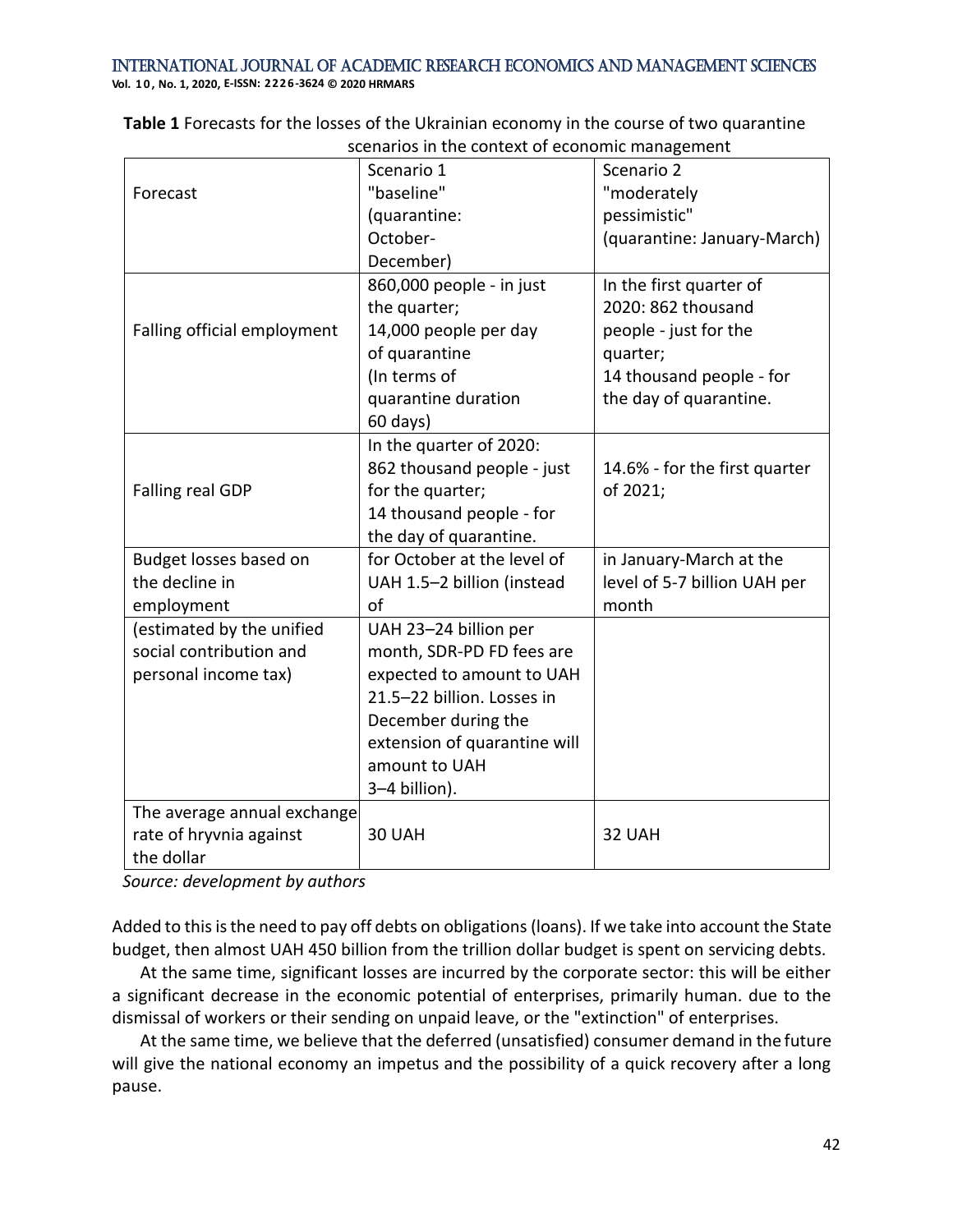The Ukrainian economy is dependent on the demand for export products, which is falling in the context of the global crisis. This, in turn, leads to a shortfall in the required volume of foreign exchange, a reduction in jobs, and, consequently, a complete slowdown of the economy. In the context of the further spread of COVID-19 in Ukraine, as in the world as a whole, there will be a slowdown in construction volumes, a reduction in road repairs, and the like.

According to experts, it is positive that the demand for agricultural products (which accounts for 40% of Ukraine's exports) will not decrease, nor are prices expected to fall. At the same time, individual countries may restrict the import of products of foreign origin in order to prevent the spread of the virus.

At the same time, in the near future, Ukraine's chances of successfully placing Eurobonds will significantly decrease, the inflow of foreign investments into hryvnia securities will decrease, and the mood on the foreign exchange market will radically change. All this will significantly increase the pressure on the hryvnia. In these circumstances, with the aim of refinancing the current debt and financing the state budget deficit for Ukraine, the issue of continuing cooperation with international financial institutions, the main of which is the IMF, is relevant and critically important.

Studying the experience of the People's Bank of China, the Ministry of Economic Development, Trade and Agriculture is preparing measures to quickly overcome the possible negative consequences of the coronavirus pandemic for the Ukrainian economy. To do this, the government is revising the state budget and begins to form a stabilization fund for the country, and negotiations are underway with the IMF to attract additional assistance to Ukraine to overcome the coronavirus and support the national economy. At the same time, Ukraine needs fulfill two conditions of the IMF: 1) pass a law on the impossibility of returning banks (nationalized or liquidated) to their former owners; 2) the law on the land market.

Since the main burden of spending on the fight against the pandemic, by decision of the Government of Ukraine, was transferred to local budgets and business structures, it is local communities and representatives of small and medium-sized businesses that in the long run will feel all the negative manifestations of the economic crisis. So, according to the calculations of the All-Ukrainian Association of Local Self-Government Bodies "Association of Ukrainian Cities" from the coronavirus and the measures taken in Ukraine in connection with its spread, local budgets will lose UAH 15.6 billion.

The Atlantic Council experts have prepared a set of principles that will help the Ukrainian economy get back on its feet after the corona of the virus, in particular:

- 1. Promote the growth of small and medium-sized businesses.
- 2. Contribute to the development of civil society.
- 3. Create favorable conditions for foreigners: both for business and for tourism.

#### **Conclusion**

The results of the study suggest that the economic crisis triggered by the COVID-19 pandemic has affected the entire global economy in the context of economic management. Each country will directly or indirectly feel the negative impact of the coronavirus on its financial and economic system and at the and the system of public administration. Depending on the duration of the course of the coronavirus, world experts and politicians are considering several scenarios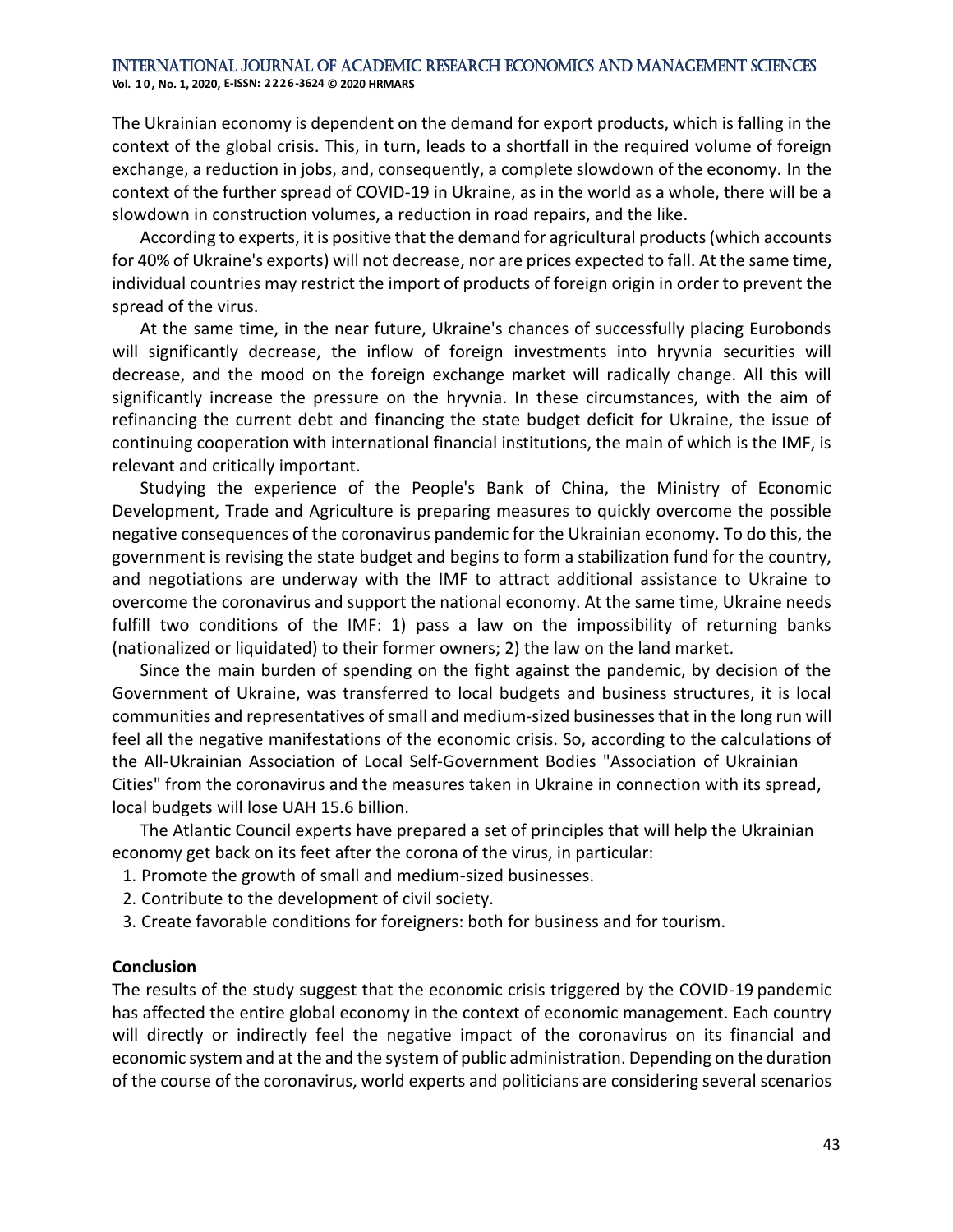for the development of the global crisis: 1) in the elimination of outbreaks of coronavirus by the second quarter of 2020: global GDP growth will occur at the level of 2% (instead of 2.5%);

2) if the coronavirus pandemic cannot be overcome during the first half of 2020: global economic growth will not exceed 1.5%; 3) in the event of a prolonged COVID-19 pandemic and an increase in the disease during the II-III quarters of 2020: a drop in global GDP by 1.5%. For Ukraine, two scenarios for the development of the national economy have also been proposed, which in one way or another indicate a drop in a number of socio-economic indicators. However, given the uncertainty associated with the development of events around the coronavirus, specific numbers are difficult to predict both for the global economy as a whole and in the context of the economies of individual countries of the world. All this requires informed decisions ofthe government and local authorities in cooperation with leading experts, the corporate sector and the public in the context of economic management.

#### **References**

- Adejare, A., Olla, J., Oluwafemi, J. (2014). Towards A Theoretical Definition of Public Administration. *Journal of Management* 2319-7668. 16. 65- 70.
- Barberis, P. (2012) Thinking about the state, talking bureaucracy, teaching public administration. *Teaching Public Administration* 30(2): 76–91.
- Borra´s, S. (2011) Policy learning and organizational capacities in innovation policies. Science and *Public Policy* 38(9): 725–734.
- Bovaird, T. (2007). Beyond engagement and participation: User and community coproduction of public services. *Public administration review*, 67(5), 846–860. https://doi.org/10.1111/j.1540-6210.2007.00773.x
- Bovaird, T., and Loeffler, E. (2018) From participation to co-production. In: Ongaro E and van Thiel S (eds) The Palgrave Handbook of Public Administration and Management in Europe. London: Palgrave, pp. 403–424
- Bryson, J. M., Quick, K. S., Slotter back, C. S., & Crosby, B. C. (2013). Designing public participation processes. *Public Administration Review*, 73(1), 23–24. https://doi.org/10.1111/j.1540-6210.2012.02678.x
- Capano, G., and Howlett, M. (2020) The knowns and unknowns of policy instrument analysis: Policy tools and the current research agenda on policy mixes. SAGE Open. https://doi.org/10.1177/2158244019900568
- Cooper, T., Bryer, T., & Meek, J. (2006). Citizen-centered collaborative public management. *Public Administration Review*, 66, 76–88.
- Diamond J., Dunlop C., Elliott I., Farrell C., Ongaro E. (2020) Government versus the virus. 15 May 2020. Available at: https:/[/www.youtube.com/watch?v=ecqLvSIno-Y](http://www.youtube.com/watch?v=ecqLvSIno-Y)
- Drechsler, W. (2013) Three paradigms of governance and administration: Chinese, *Western and Islamic*. *Society and Economy* 35(3): 319–342.
- Dunlop, C., Ongaro, E., Baker, K. (2020). Researching COVID-19: A research agenda for public policy and administration scholars. *Public Policy and Administration*. 35. 365-383. https://doi.org/10.1177/0952076720939631